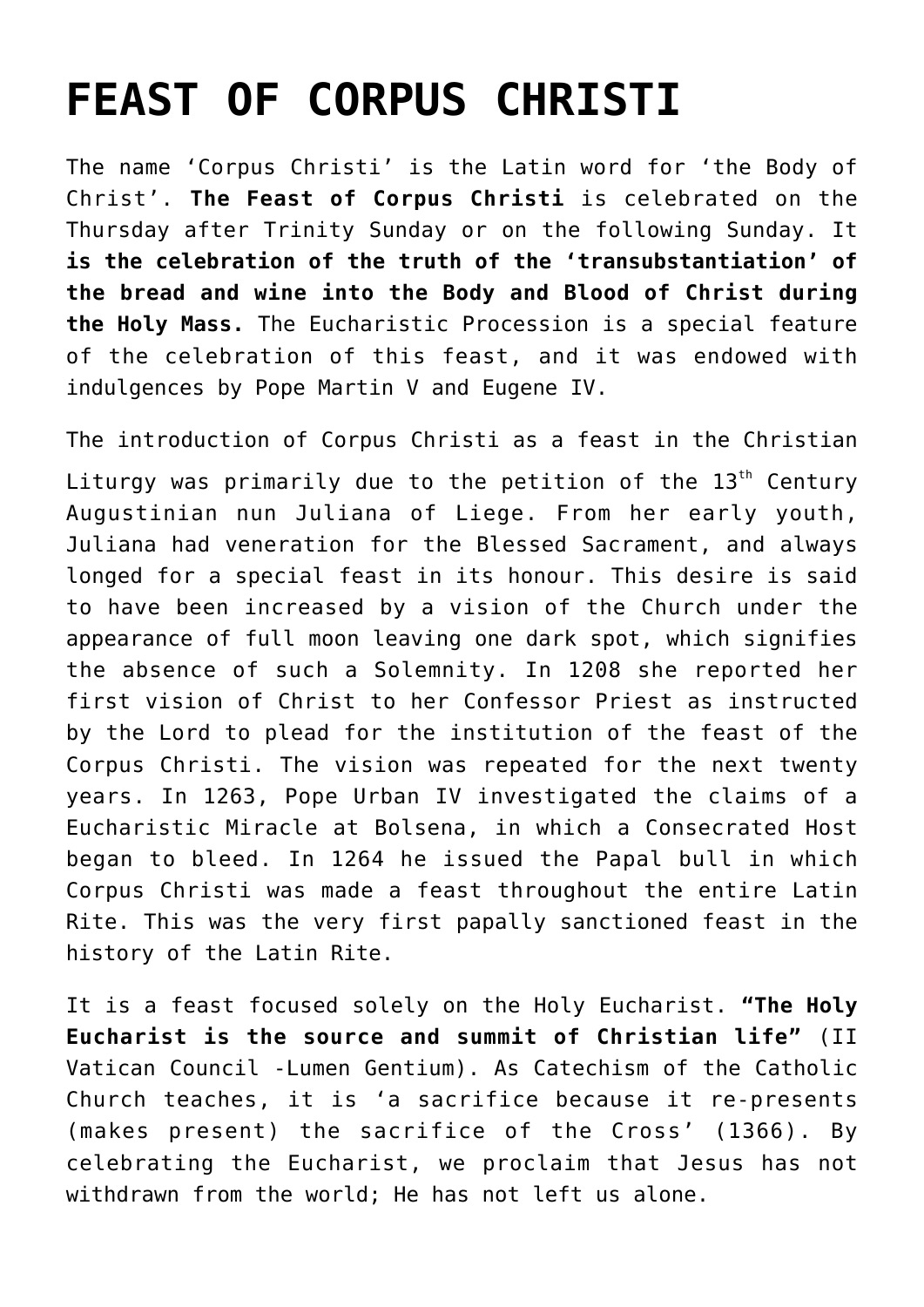When Jesus knew that His hour had come to depart from this world and go to the Father, having loved His own who were in the world, He loved them to the end" (Jn. 13.1). **The Eucharist is essentially the fullest act of gratitude prefigured in Melchizedek, finding its fulfilment in the Sacrifice of Christ.** Every Mass is a participation in and celebration of the Sacrifice of Jesus, but the feast of the Corpus Christi is the time to be especially aware of the Eucharist: "Do this in remembrance of me" (Lk.22.19)

"As often as you eat this bread and drink this cup, you proclaim the Lord's death until He comes" (1 Cor.11.26). With these words St .Paul reminds us that the celebration of the 'Lord's Supper 'is the memorial of the Redeeming Sacrifice of Christ. As Blessed Pope John Paul II said in his homily announcing the Year of the Eucharist, "there is a close relationship between "building the Eucharist" and "proclaiming Christ"…..**We are reliving this wonderful reality in the Solemnity of Corpus Christi, during which the Church not only celebrates the Eucharist but solemnly bears it in procession, publicly proclaiming that the Sacrifice of Christ is for the salvation of the world".**

In the Sacrament of baptism, we receive the Holy Spirit; we are also given a commission to live the Christ-like life with the help of the 'sanctifying gifts' (Is.11.2) which the Holy Spirit gives us in Baptism. In the Holy Eucharist we are fed by the Sacramental Body and Blood of Christ; we are transformed by what we eat and drink, to become ourselves the mystical Body of Christ. Nourished by the Body and Blood of Christ we are 'send forth' to live His Presence in the world today. **'To receive in faith the gift of His Eucharist is to receive the Lord Himself'** (CCC 1336). "Just as I live because of the Father, so whoever eats me will live because of me" (Jn.6.57). Bl. Mother Theresa, Bl. Pope John Paul II and the Saints and Martyrs down the centuries could be a sign of the Presence of Jesus in the world because of this 'indescribable